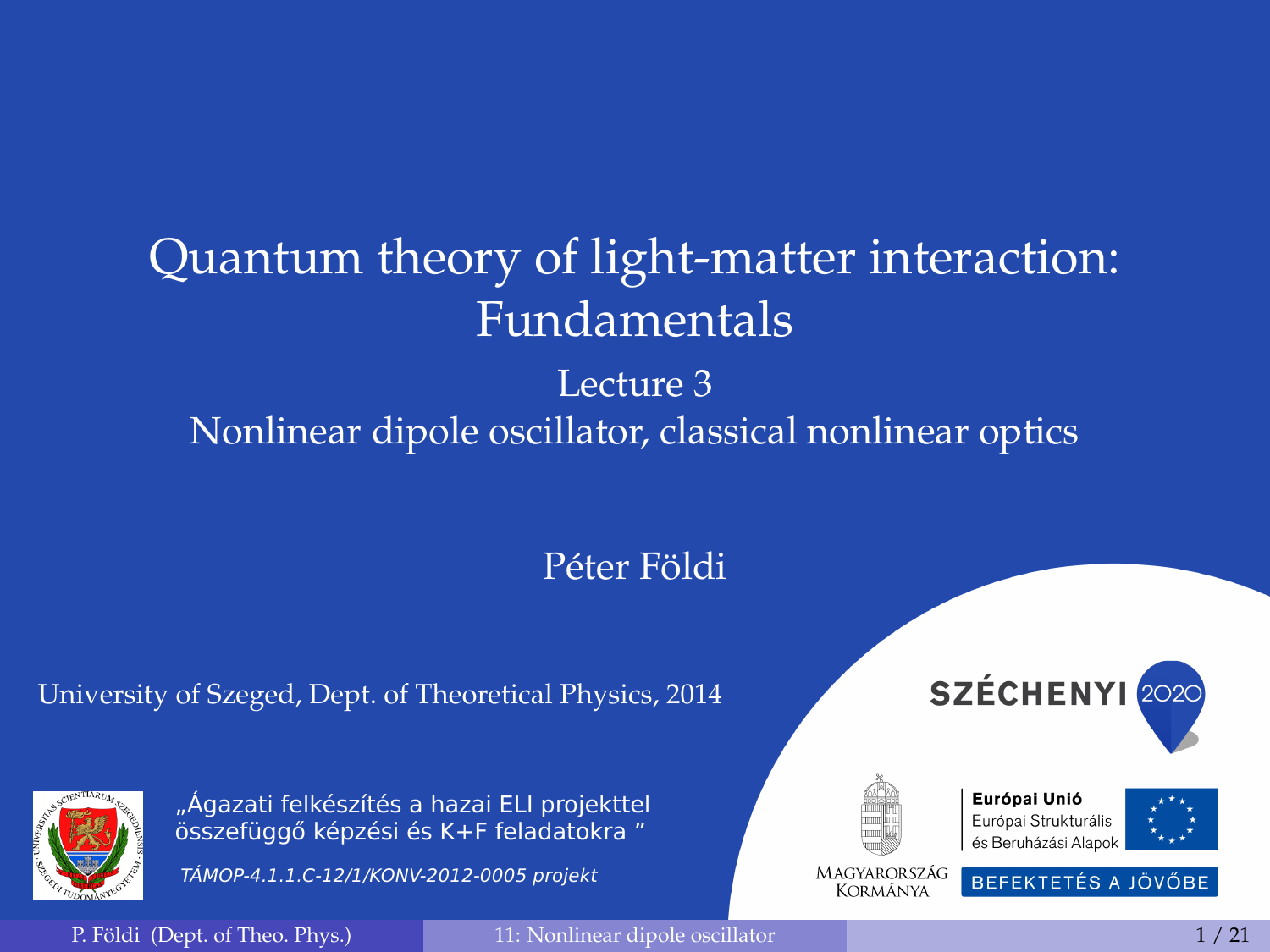# Table of contents

# [Introduction, Motivation](#page-2-0)

- [Nonlinear dipole oscillator](#page-4-0)
	- [Quadratic nonlinearity](#page-5-0)
	- [Remark on cubic nonlinearity](#page-8-0)
- 3 [Sum and difference frequency generation](#page-9-0)
- 4 [Nonlinear susceptibility](#page-14-0)
- 5 [Outlook, further reading](#page-17-0)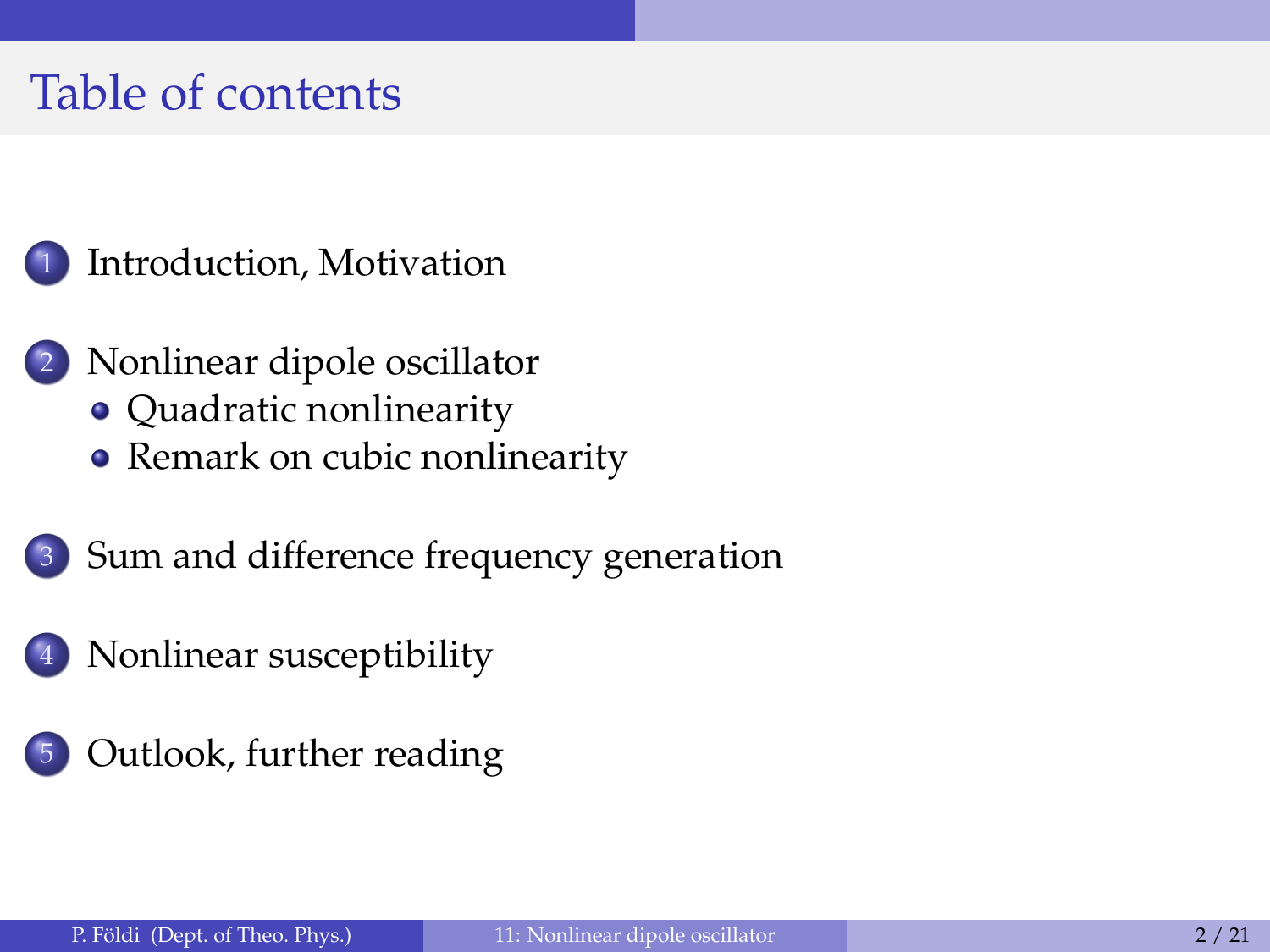### <span id="page-2-0"></span>Reminder

For weak external fields, we have  $P(\omega) = \epsilon_0 \chi(\omega) E(\omega)$ , where (for homogeneous media) the susceptibility  $\chi$  is a complex valued function of the frequency. The Lorentz model (assuming harmonically bound classical electrons) results in  $\chi(\omega) \propto 1/\left(\omega_0^2 - \omega^2 - i\gamma\omega\right)$ , where  $\gamma$  describes the damping. Note that this expression leads to a causal **P**–**E** relation.

#### **Nonlinearities**

However, when the external field is strong enough (e.g., in solids: comparable to the interatomic electric fields ranging between  $10^5$ – $10^8$  V/m), nonlinear effects inevitably appear. The figure illustrates the typical situation in this parameter range. During the current lecture, we consider a nonlinear extension of the Lorentz model in order to gain a basic understanding of nonlinear light-matter interactions.

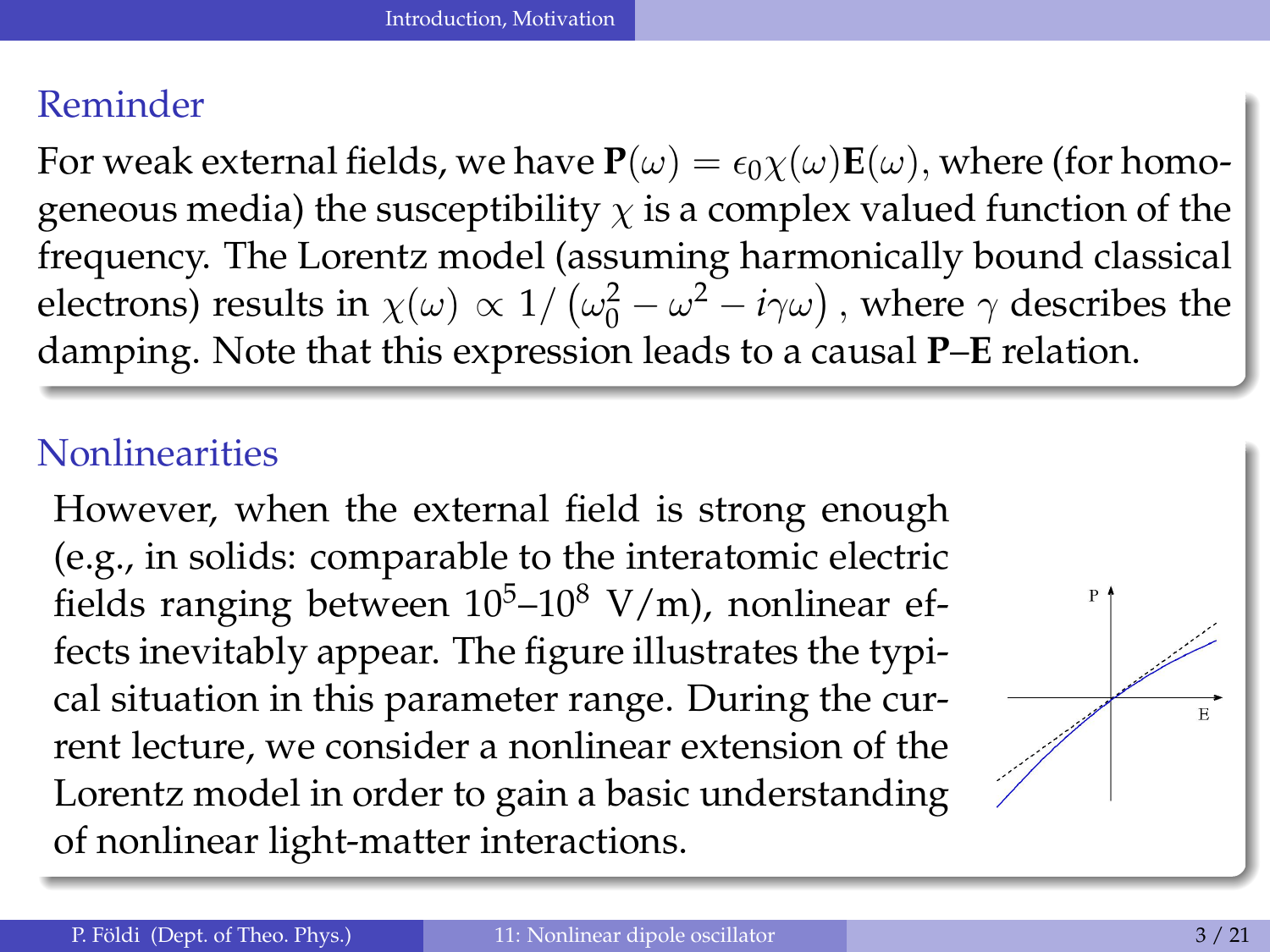# <span id="page-3-0"></span>Experimental relevance of nonlinear effects

# Generation of difference and sum frequencies

Considering two-color excitation ( $\omega$  and  $\omega'$ ), nonlinear effects lead to polarization response oscillating also at the difference  $\omega - \omega'$  and the sum  $\omega + \omega'$  of the exciting frequencies.

### High harmonics generation (HHG)\*

A strong enough excitation corresponding to a single carrier frequency ω can lead to measurable harmonics *n* × ω up to orders of *n* around 50.

#### Ultrashort pulses\*

Having multiple harmonics with appropriate phase (frequency domain) can lead to extremely short (attosecond) laser pulses (time domain).

\* Theoretical description is beyond the perturbative methods presented here.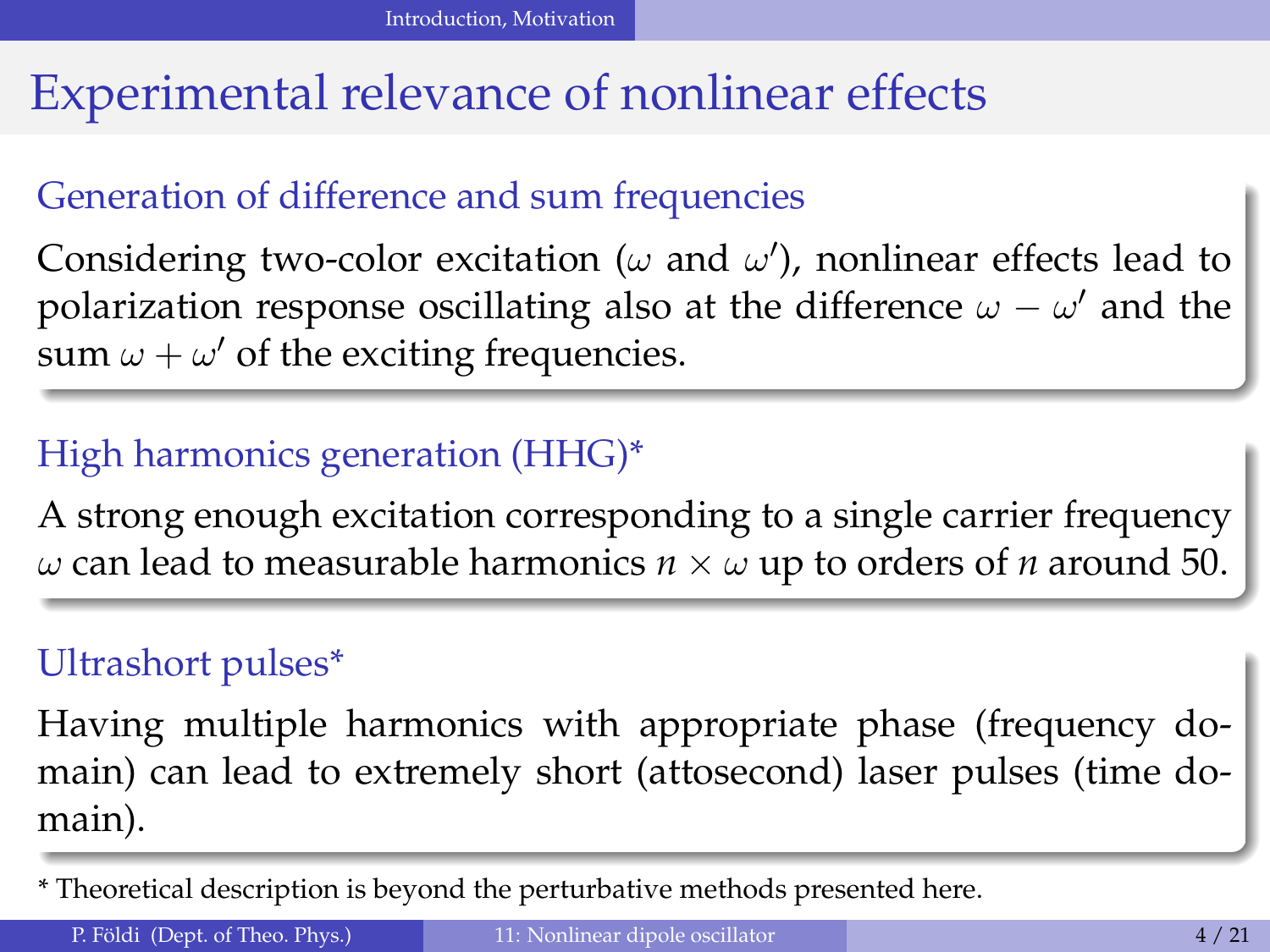#### <span id="page-4-0"></span>Basic concepts

Similarly to the Lorentz model, we consider a single active electron in the atom as a classical point charge  $e_0 \, \langle \, 0 \rangle$  of mass *m*. A damping force should also be included on physical grounds.

The exciting field is assumed to be linearly polarized, monochromatic:  $E(z, t) = E(z, t)\hat{x}$ , with

$$
E(z, t) = E_0 \cos(\omega t - kz) = \frac{1}{2} E_0 e^{-i(\omega t - kz)} + c.c.
$$

That is, the wave propagates along the *z* axis, while it is polarized in the *x* direction. (Note that *x* is also used to label the deviation of the electron from the equilibrium position with the center of charge at the nucleus. Generally  $x = x(z, t)$ , but the spatial dependence will be omitted at this point.)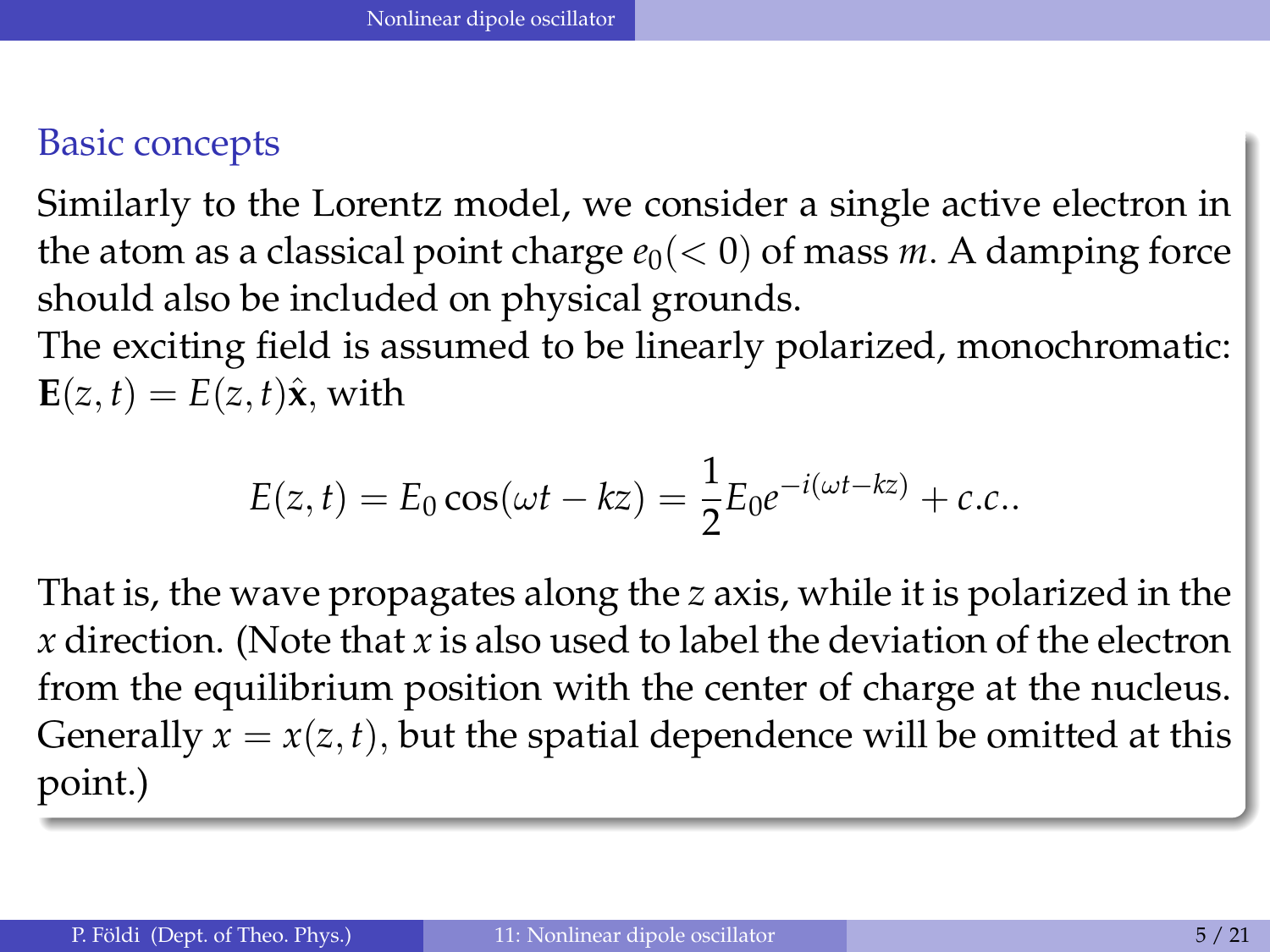# <span id="page-5-0"></span>Dynamical equation

The previous assumptions lead to

<span id="page-5-1"></span>
$$
\ddot{x}(t) + \gamma \dot{x}(t) + \omega_0^2 x(t) + a x^2(t) + b x^3(t) + \ldots = \frac{e_0}{m} E_0 \cos(\omega t), \text{ (NlinOsc)}
$$

where the most important nonlinear terms proportional to *a* and *b* explicitly appear.

**Notes** 

- The quadratic term in [\(NlinOsc\)](#page-5-1) is absent for e.g., isolated atoms (for symmetry reasons).
- In the following we shall not consider higher order terms than the cubic one proportional to *b* above.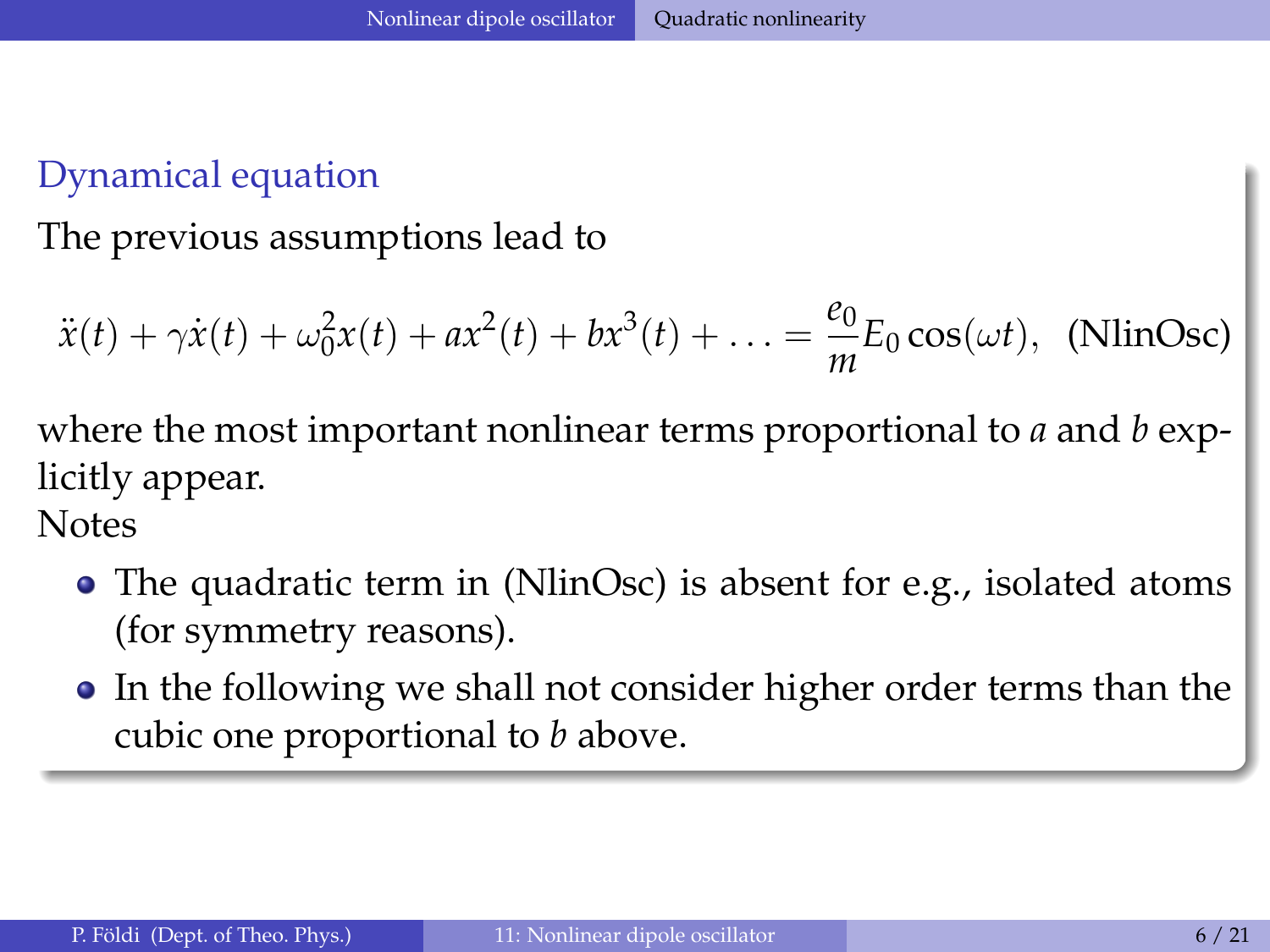#### <span id="page-6-0"></span>Series expansion

In order to see the role of various orders of approximation, the solution of Eq. [\(NlinOsc\)](#page-5-1) is usually assumed to have a form of a power series:

<span id="page-6-1"></span>
$$
x(t) = \sum_{n=1}^{\infty} x^{(n)}(t),
$$

where, according to the previous lecture,

$$
x^{(1)}(t) = \frac{e_0}{m} \frac{1}{\omega_0^2 - \omega^2 - i\gamma\omega} \frac{1}{2} E_{\omega} e^{-i\omega t} + c.c.
$$

Higher order terms (corresponding to solutions with increasing accuracy) are obtained by successive approximation. E.g., assuming quadratic nonlinearity,

$$
\sum_{n=1}^{N+1} \frac{d^2}{dt^2} x^{(n)} + \gamma x^{(n)} + \omega_0^2 x^{(n)} + a \left[ \sum_{n=1}^N x^{(n)} \right]^2 = \frac{e_0}{2m} E_0 e^{-i\omega t}.
$$
 (Sum)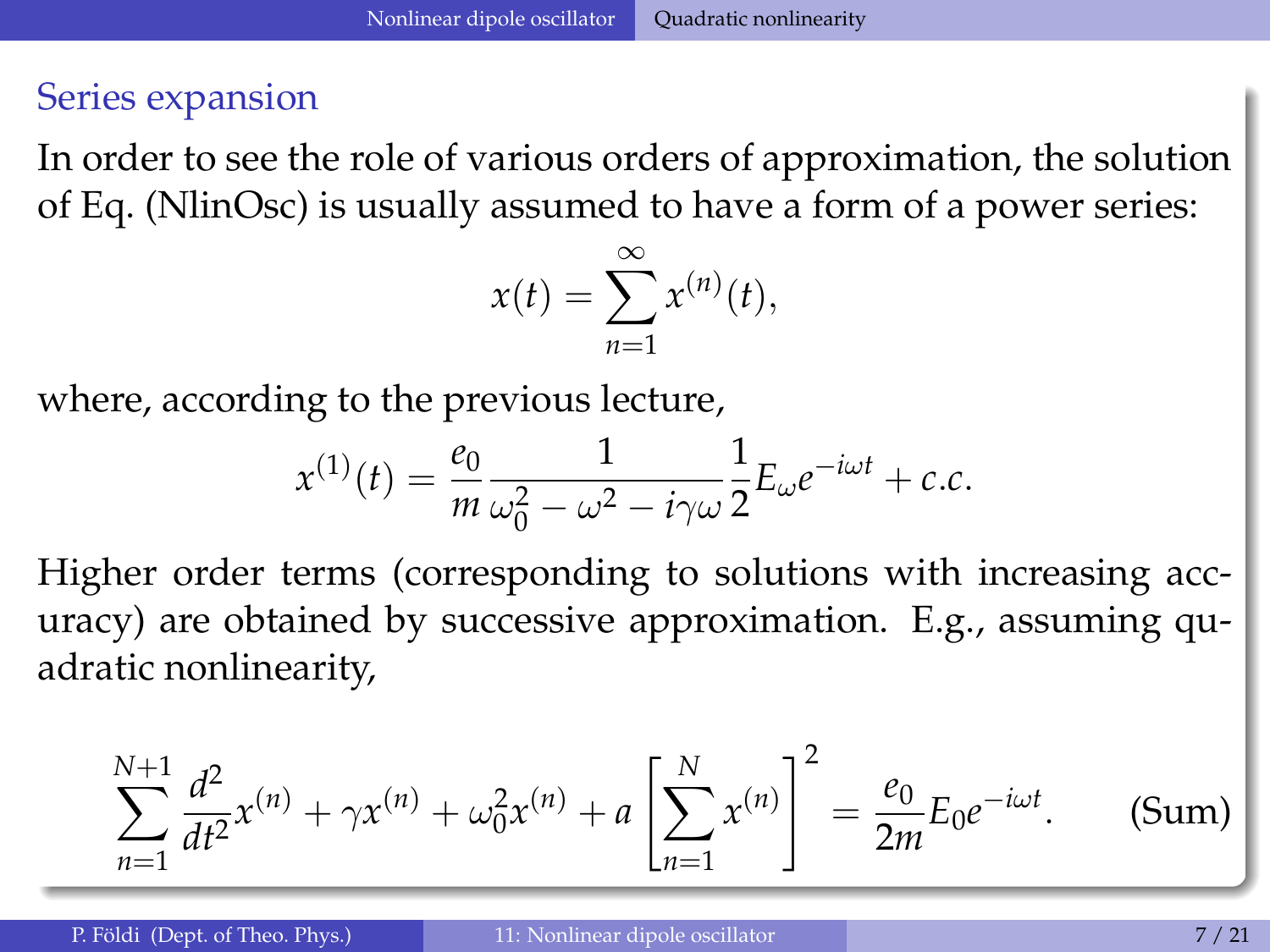#### <span id="page-7-0"></span>Details

Let us investigate the simplest case of Eq. [\(Sum\)](#page-6-1) with  $N = 1$ . Note that  $-$  by construction  $-$  the terms linear in the first order solution  $x^{(1)}$  cancel the driving field. That is, we have:

$$
\frac{d^2}{dt^2}x^{(2)} + \gamma x^{(2)} + \omega_0^2 x^{(2)} = -a \left[x^{(1)}\right]^2.
$$

Let us observe that  $[x^{(1)}(t)]^2$  can be written as a sum of a constant (dc) term and an additional one oscillating with  $2\omega$ . Therefore the form

$$
x^{(2)}(t) = \frac{1}{2} \left[ x_{dc}^{(2)} + x_{2\omega}^{(2)} e^{-2i\omega t} + c.c. \right]
$$

is plausible. By substituting this expression back to the equation on the top of the slide and equating terms with the same time dependencies, we can calculate the coefficients  $x_{dc}^{(2)}$  and  $x_{2\omega}^{(2)}$  $\sum_{2\omega}^{(2)}$ , i.e., we can obtain a solution up to second order.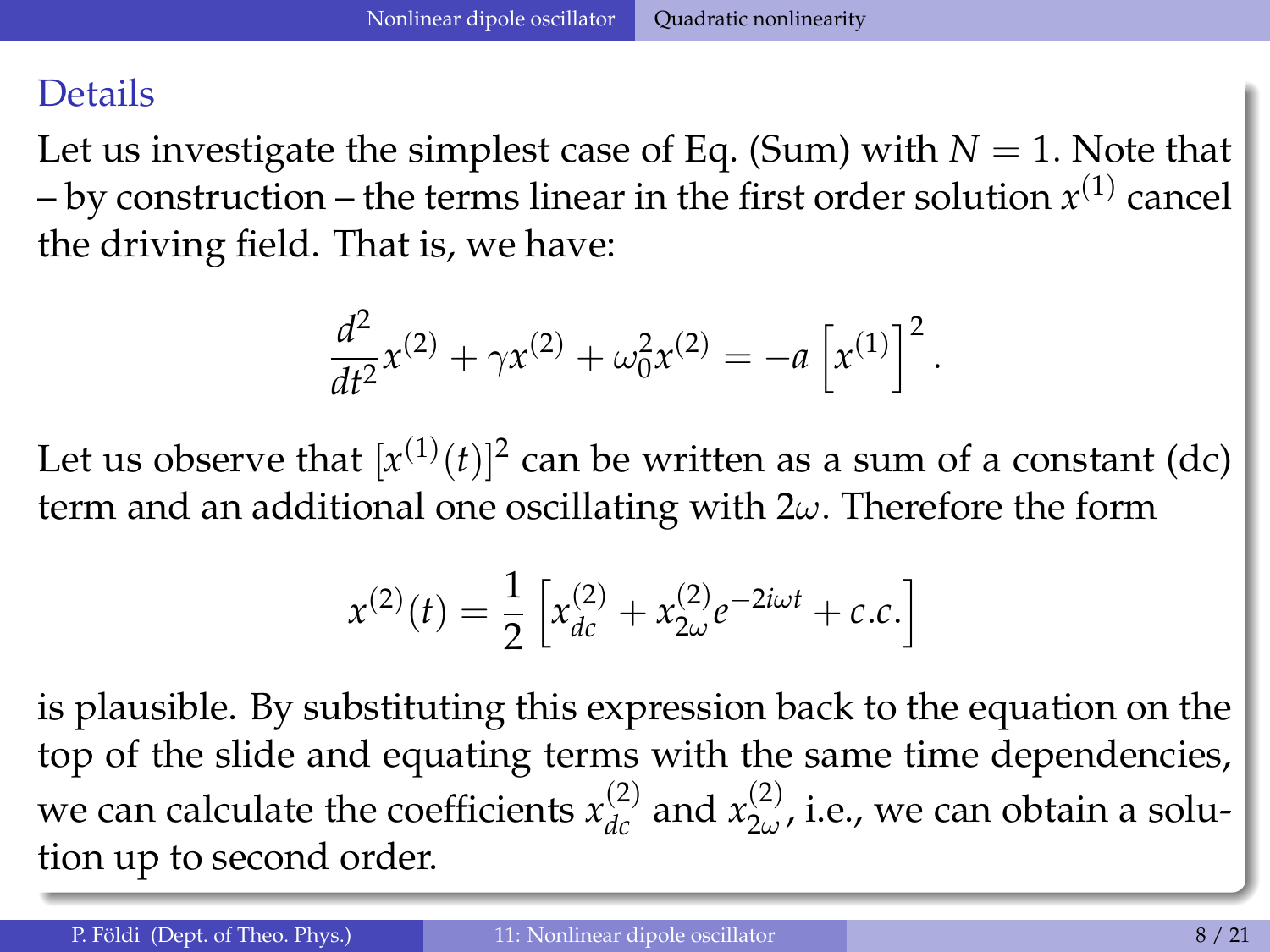<span id="page-8-0"></span>Second order solution for quadratic nonlinearity

<span id="page-8-1"></span>
$$
x_{dc}^{(2)} = -\frac{a}{2\omega_0^2} \left| x^{(1)}(0) \right|^2, \quad x_{2\omega}^{(2)} = -\frac{a}{2} \left( x^{(1)}(0) \right)^2 \frac{1}{\omega_0^2 - (2\omega)^2 - i\gamma 2\omega}.
$$
\n(dc2w)

These coefficients provide the leading order nonlinear correction when there is no inversion symmetry and quadratic nonlinearities appear. Note that around resonance, both  $x_{dc}^{(2)}$  and  $x_{2\omega}^{(2)}$  $\sum_{2\omega}^{(2)}$  are divided by essentially  $\omega_0^2$ , i.e., these corrections are usually small.

Let us recall, that the appearance of the second harmonics in the solution above was due to the fact that this frequency component was present already in the term  $\left[x^{(1)}(t)\right]^2$  . When the leading order nonlinearity is cubic,  $x^{(1)}(t)$  has to be raised to third power (instead of the second), and a term oscillating with  $3\omega$  also appear.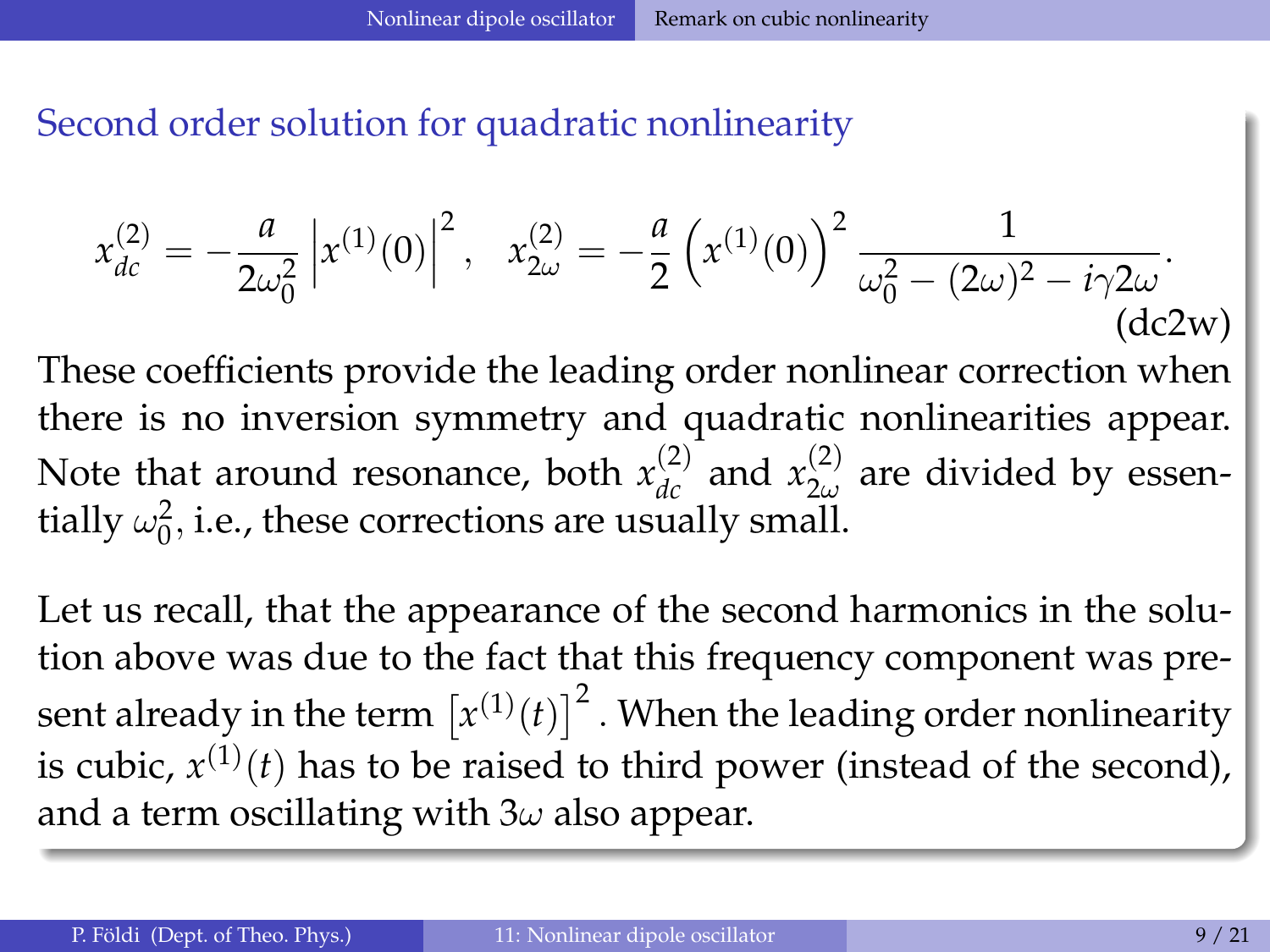### <span id="page-9-0"></span>Two-color excitation

Let us consider

$$
E(z, t) = E_{10} \cos(\omega_1 t + kz) + E_{20} \cos(\omega_2 t + kz).
$$
 (2color)

Following the same route as before, we easily see that the polarization

<span id="page-9-1"></span>
$$
P(z,t) = \mathcal{N}e_0x(z,t)
$$

will contain terms with spatiotemporal dependences of  $cos[(k_1z \omega_1(t)$ ],  $\cos[(k_2z - \omega_2t)]$ , and  $\cos[(k_2z - \omega_1t)]$ , where  $\omega_\pm = \omega_1 \pm \omega_2$ , and  $k_\pm$ are the corresponding wave numbers.

Assuming quadratic nonlinearity,  $x^{(2)}_+$  and  $x^{(2)}_-$  can be obtained as a straightforward generalization of Eq. [\(dc2w\)](#page-8-1).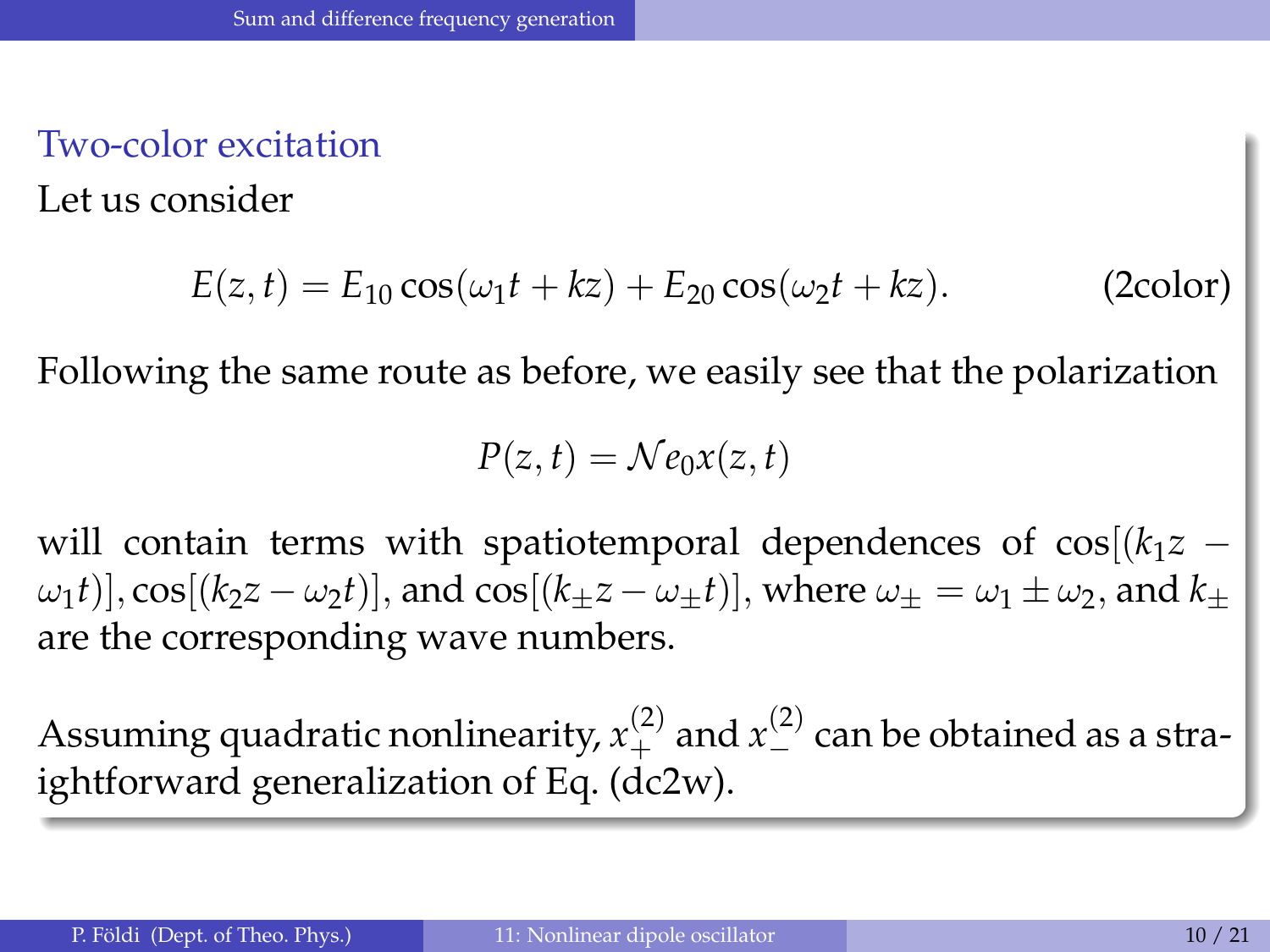# <span id="page-10-0"></span>Coupled mode equations

As a simple generalization, let us assume that the amplitudes in Eq. [\(2color\)](#page-9-1) are slowly varying functions of space and time  $E_1 = E_1(z, t)$ and  $E_2 = E_2(z, t)$ . According to the previous discussion, two additional field modes also arise as a consequence of the nonlinearity:

$$
E_{\pm}(z,t) = E_{0\pm}(z,t)\cos(\omega_{\pm}t + kz).
$$

According to the first lecture, the slowly varying amplitude equations in steady state read:

<span id="page-10-1"></span>
$$
\frac{\partial}{\partial z}E_{i0}(z,t) = -\frac{k}{2\epsilon_0} \operatorname{Im} P_{i0}(z,t), \tag{Amp}
$$

where  $P_{i0}(z, t)$  denote the (complex valued) slowly varying amplitude of the corresponding polarization,  $i = 1, 2, +, -$ .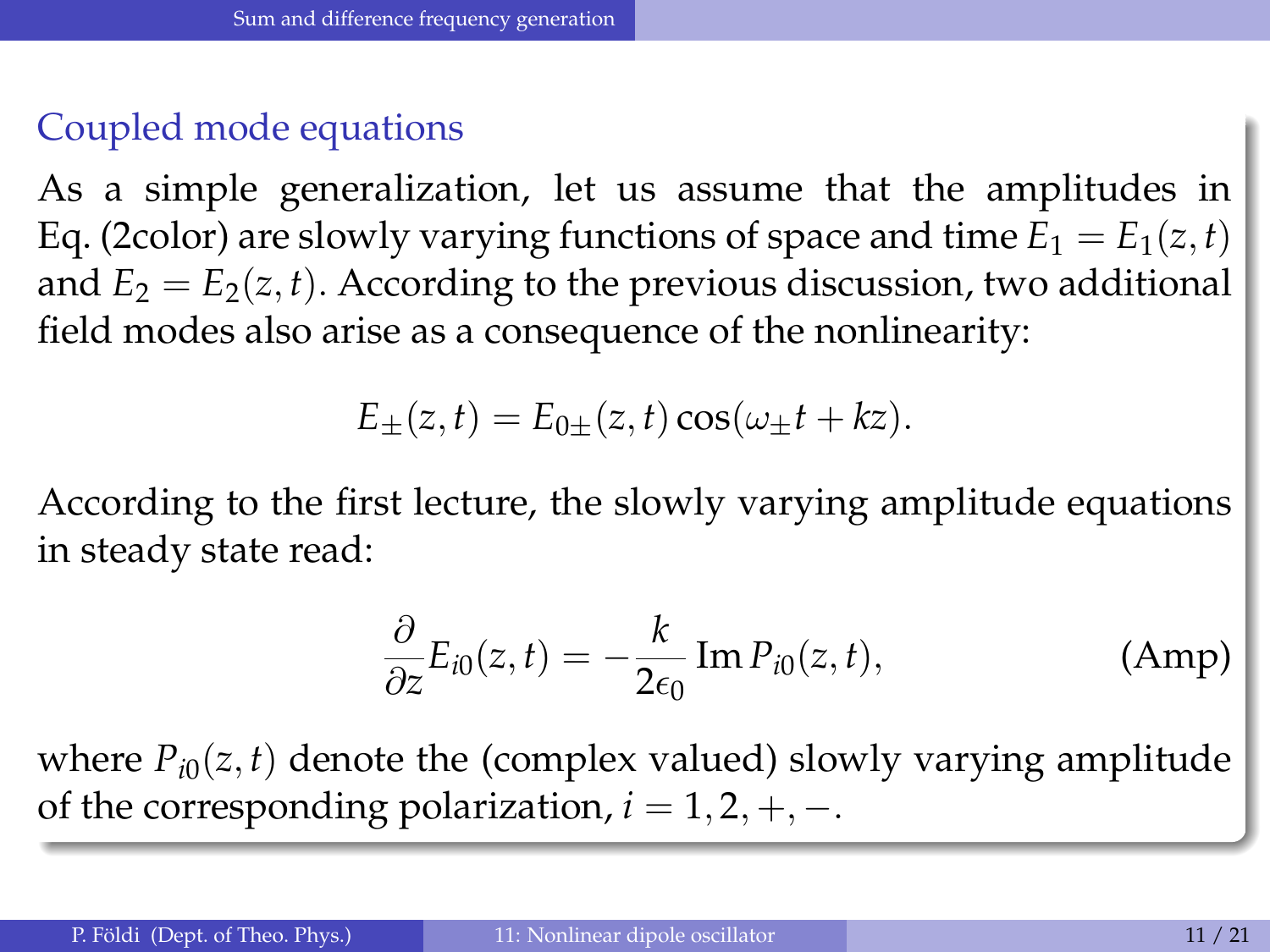# <span id="page-11-0"></span>Coupled mode equations II

In general, different modes are not independent (in fact, the presence of modes 1 and 2 in the nonlinear medium is the origin of the appearance of modes + and -). Although it is not visible explicitly in Eq. [\(Amp\)](#page-10-1), this fact appears as the dependence of the polarization corresponding to a given mode on the amplitude of different modes as well. (Recall again the case of second harmonic, sum or difference frequency generation.) The resulting complex system of coupled equations is usually relatively difficult to solve.

However, in order get an insight into the physical mechanisms, we can rely on simple approximations. Let us concentrate on difference frequency generation, and assume on physical grounds that the weak mode '-' does not act back on the considerably more intense modes 1 and 2. This (and arguments to be prested a little later) allows us to use the linear theory for  $P_{10}$  and  $P_{20}$ , and consider the consequences of second order nonlinearity only for *P*−0.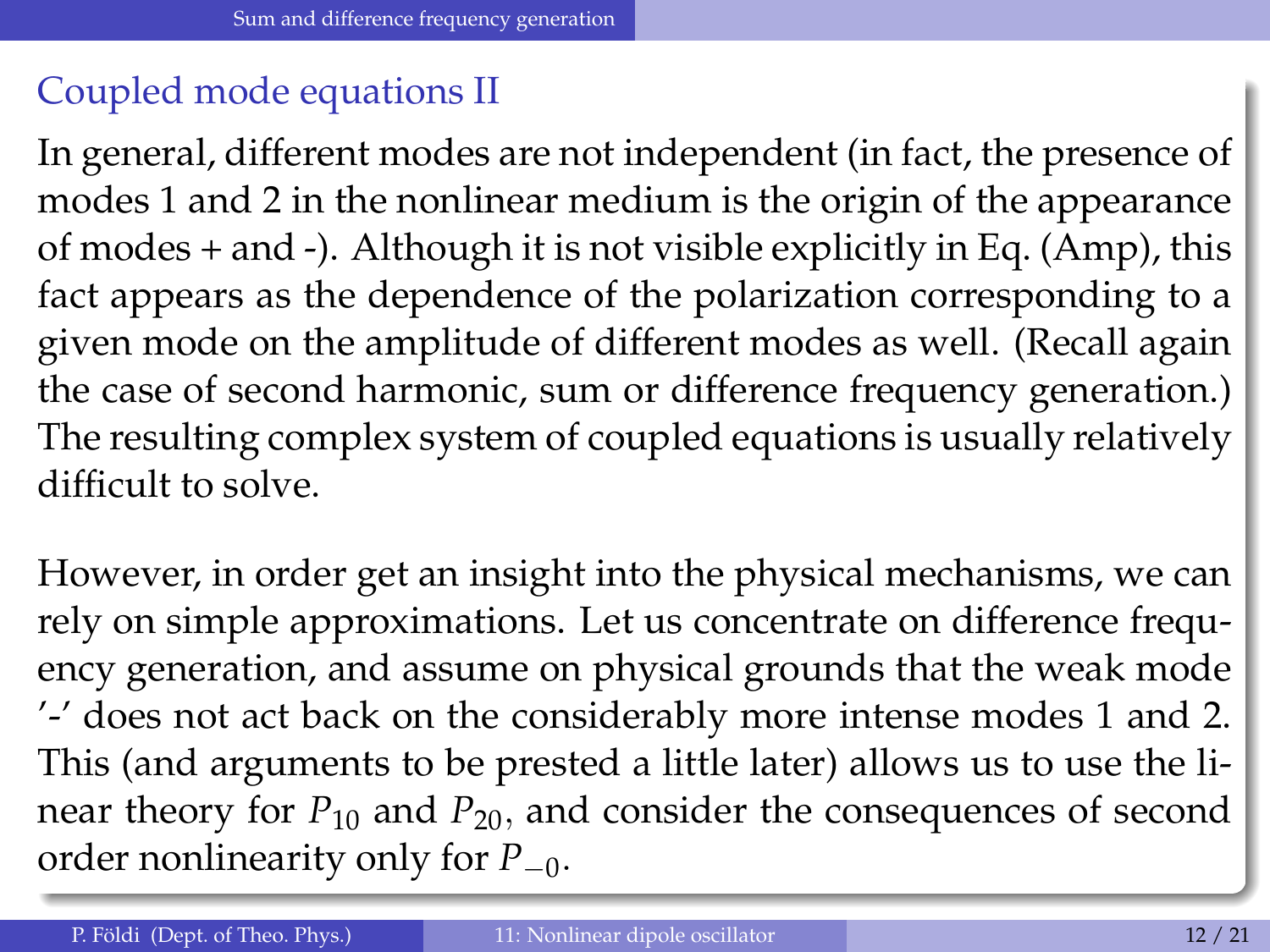### <span id="page-12-0"></span>Coupled mode equations III

Using the assumptions summarized on the previous slide, it can be shown [1] that in our simple collinear model (all fields propagate along the *z* axis), the intensity of the weak difference frequency signal is given by

<span id="page-12-1"></span>
$$
I_{-}(L) \propto I_1 I_2 \frac{\sin^2(\Delta k L/2)}{(\Delta k L/2)^2},
$$
 (Iminus)

where *L* is the length of the nonlinear medium (typically a crystal), and  $\Delta k = k_1 - k_2 - k_$ . The maximum of the function above is reached for  $\Delta k = 0$ , which is an appearance of momentum conservation. However, for collinear propagation, ∆*k* can only vanish for dispersionless media.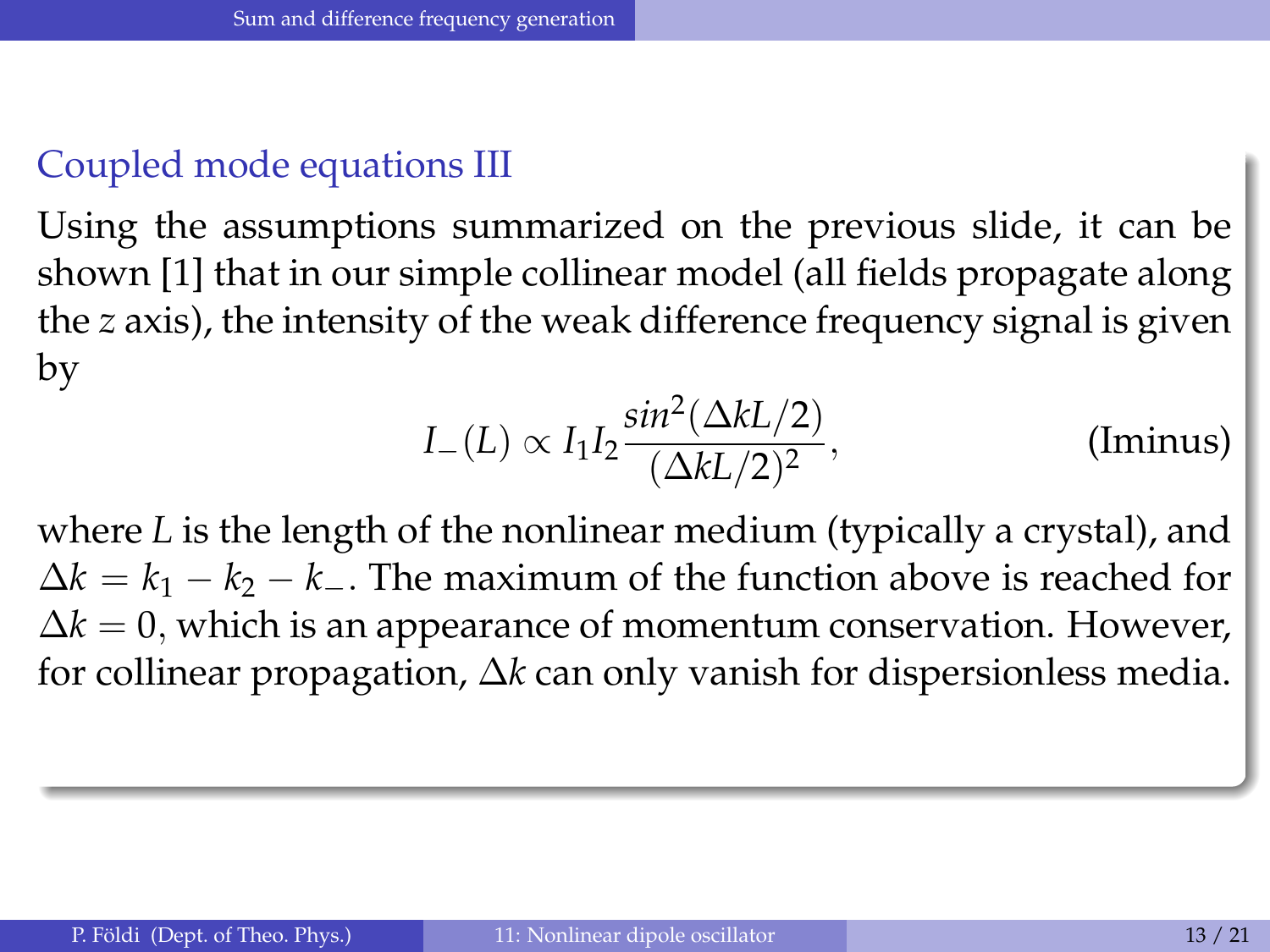#### <span id="page-13-0"></span>Phase matching

If  $\Delta k \neq 0$  in Eq. [\(Iminus\)](#page-12-1), the output intensity *I*<sub>−</sub>(*L*) will be an oscillating function of ∆*kL* : maxima and minima appear according to constructive and destructive interferences at the output point *L*. Maxima of [\(Iminus\)](#page-12-1) appear periodically at

$$
\Delta kL = m\pi,
$$

with *m* being integer. When this *phase matching condition* is fulfilled for e.g., difference frequency generation, additional nonlinear effects (like sum frequency generation, appearance of harmonics for any of the two exciting frequencies) are suppressed. The reason is that the conditions  $(k_1 - k_2 - k_)L = m\pi$  and, e.g.,  $(k_1 - k_2 - k_+)L = m\pi$  are incompatible, they cannot be satisfied at the same time. That is, phase matching is usually possible only for a given nonlinear process.

Note that in 3D, the vectorial version of the phase matching condition has to be fulfilled, e.g., by using birefringent media.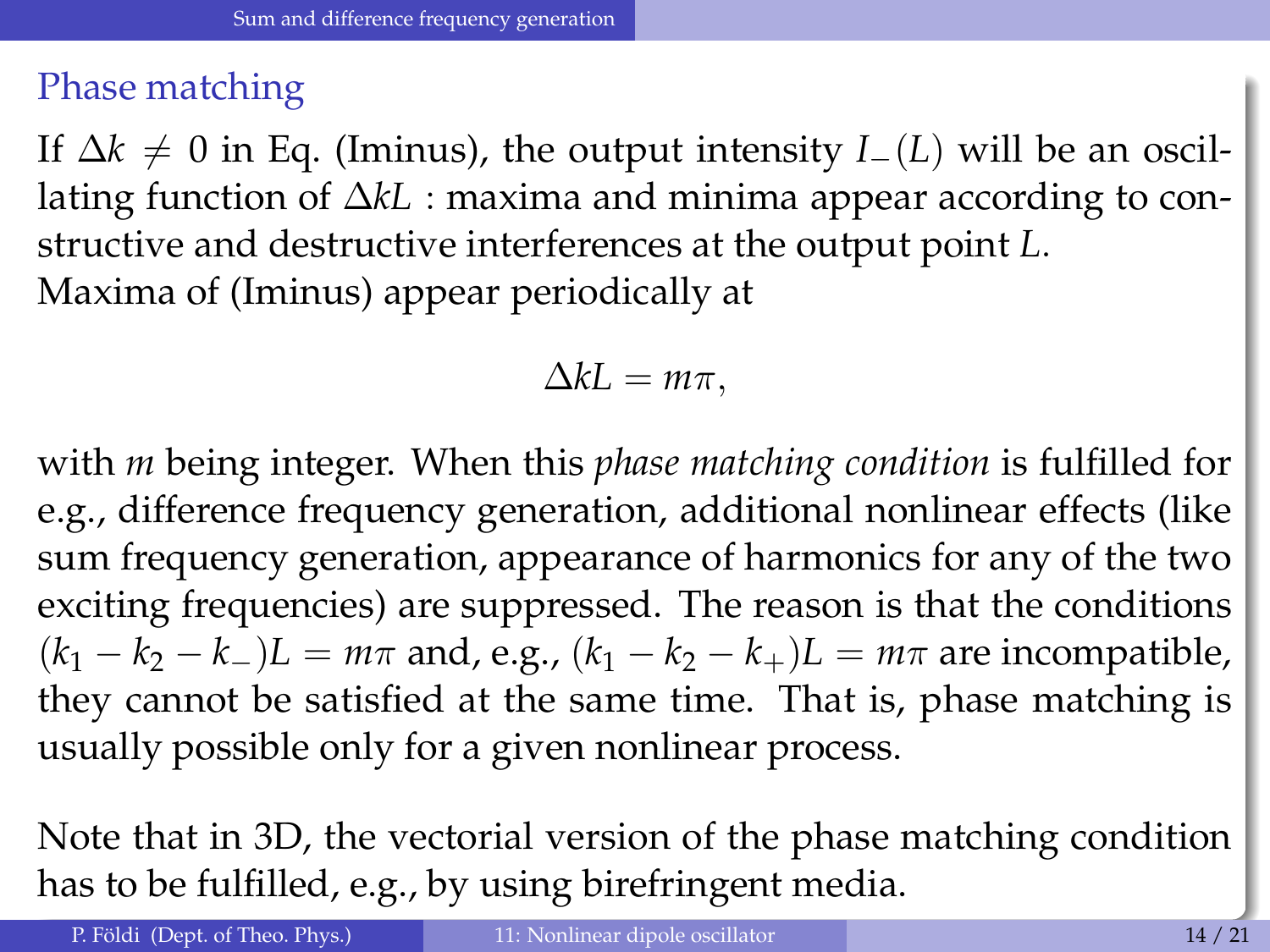### <span id="page-14-0"></span>A reminder on causality

The polarization **P** is usually generated by an external electric field **E** in a medium with polarizable atoms, and it is also a source of a secondary electric field. In both cases, causality requires that even in the presence of memory effects, **P** at a certain time instant *t* and spatial point **r** cannot depend on  $\mathbf{E}(\mathbf{r}', t')$  if  $t' > t$ . In other words, the most general **P**–**E** relation in a linear medium is the following:

$$
P_i(\mathbf{r},t) = \epsilon_0 \int d^3 \mathbf{r}' \int_{-\infty}^t dt' \chi_{ij}(\mathbf{r} - \mathbf{r}', t - t') E_j(\mathbf{r}', t'). \qquad \text{(Causality)}
$$

In frequency-wavenumber domain (after 4D Fourier transform) the convolutions above become a local product, i.e., we have

<span id="page-14-1"></span>
$$
P_i(\mathbf{k},\omega)=\chi_{ij}(\mathbf{k},\omega)E_j(\mathbf{k},\omega).
$$

Note that any physically relevant expression for  $\chi_{ij}(\mathbf{k}, \omega)$  must respect [\(Causality\)](#page-14-1). The oscillator model of Lecture 2 can be seen to be causal.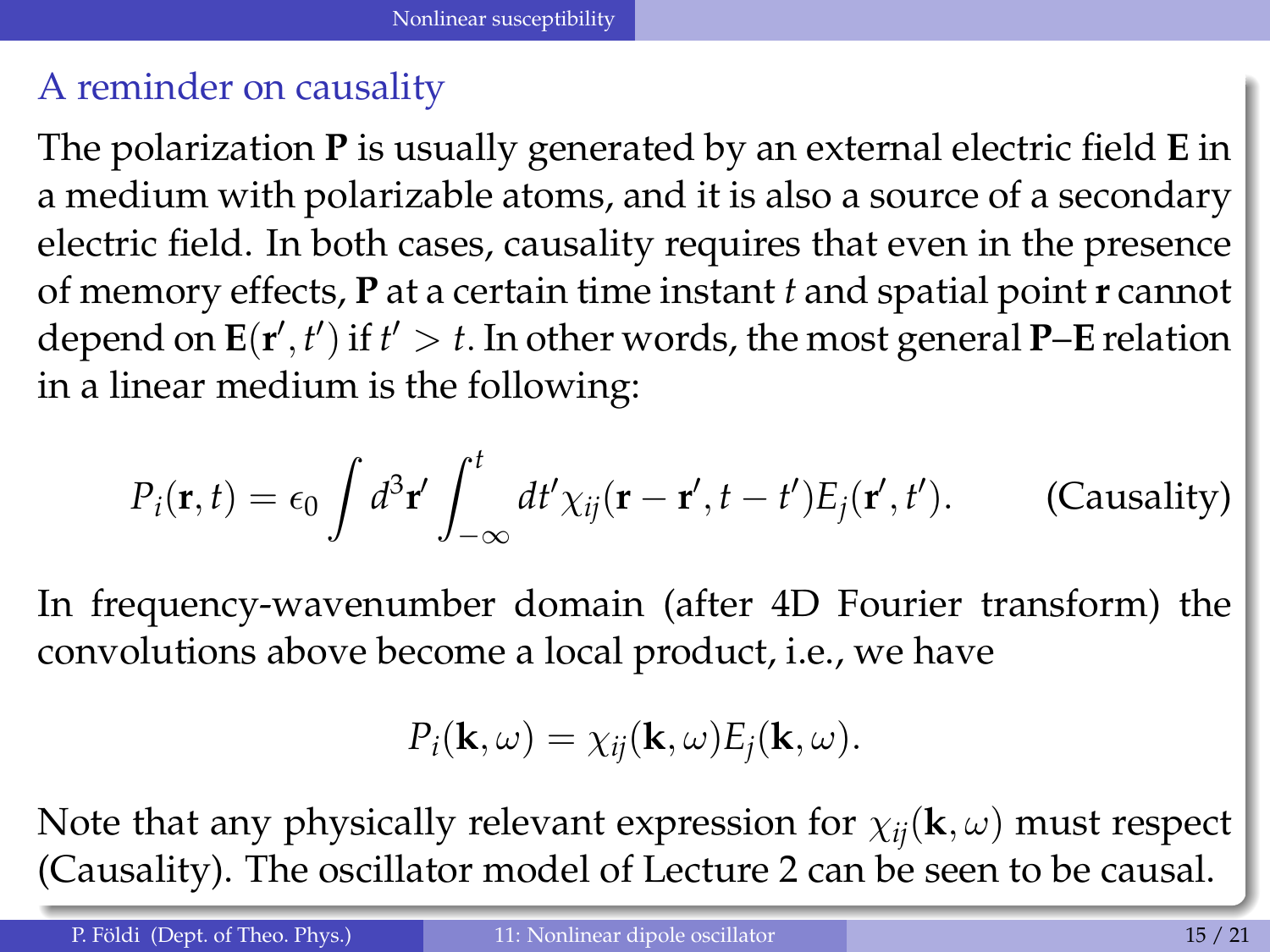### <span id="page-15-0"></span>Nonlinear susceptibility

The nonlinear version of Eq. [\(Causality\)](#page-14-1) to second order nonlinearity can be written as

$$
\frac{P_i(\mathbf{r},t)}{\epsilon_0} = \text{linear contribution}
$$
  
+ 
$$
\iint \int \int \int_{-\infty-\infty}^{t} \int_{-\infty}^{t} d^3 \mathbf{r}' d^3 \mathbf{r}'' dt' dt'' \chi_{ijk}^{(2)}(\mathbf{r} - \mathbf{r}', \mathbf{r} - \mathbf{r}'', t - t', t - t'') E_j(\mathbf{r}', t') E_k(\mathbf{r}'', t'').
$$

Generalization to higher orders is straightforward.

In frequency domain (let us omit spatial/wavenumber dependence for now)  $P(\omega)$  is nonzero only if the nonlinear effect we consider allows the appearance of the frequency component  $\omega$ . E.g., for second order nonlinerity with excitation at  $\omega_1$  and  $\omega_2$ , nonlinear processes induce  ${\bf P}(\omega_1 - \omega_2)$  and  ${\bf P}(\omega_1 + \omega_2)$ . For sum frequency generation, e.g., we have

$$
P_i(\omega_1 + \omega_2) = \chi_{ijk}^{(2)}(\omega_1 + \omega_2)E_j(\omega_1)E_k(\omega_2).
$$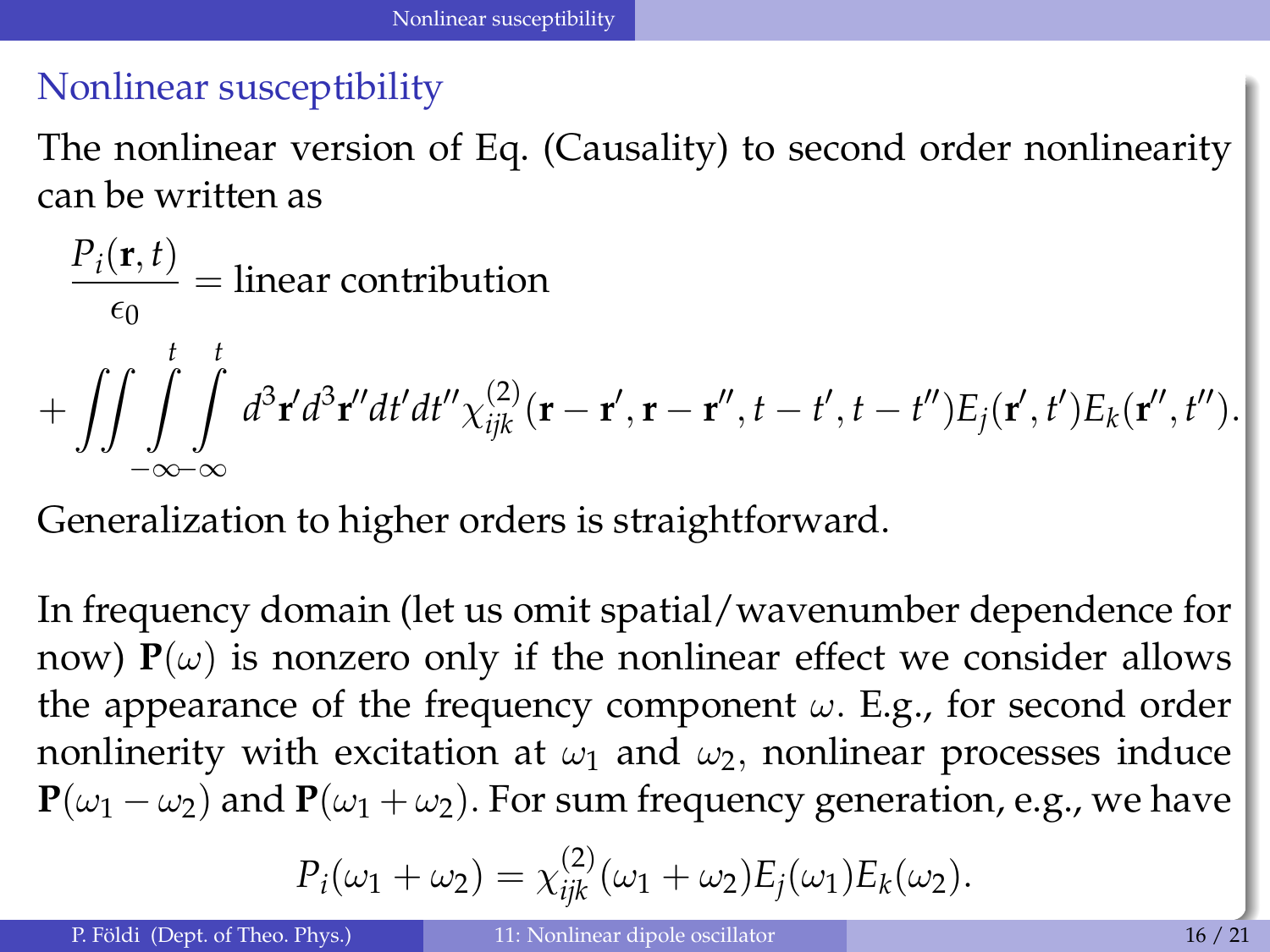#### <span id="page-16-0"></span>Remarks

When the exciting field is essentially monochromatic (although strong) one usually writes:

$$
P_i = \epsilon_0 \sum_j \chi_{ij}^{(1)} E_j + \epsilon_0 \sum_{j,k} \chi_{ijk}^{(2)} E_j E_k + \epsilon_0 \sum_{j,k,l} \chi_{ijkl}^{(3)} E_j E_k E_l + \ldots
$$

We have not mentioned so far the possible appearance of combination tones: For higher order processes, assuming excitation at frequencies  $\omega_1$  and  $\omega_2$ , the polarization that arise will contain frequency components  $n\omega_1 + m\omega_2$ , with *n*, *m* being integer.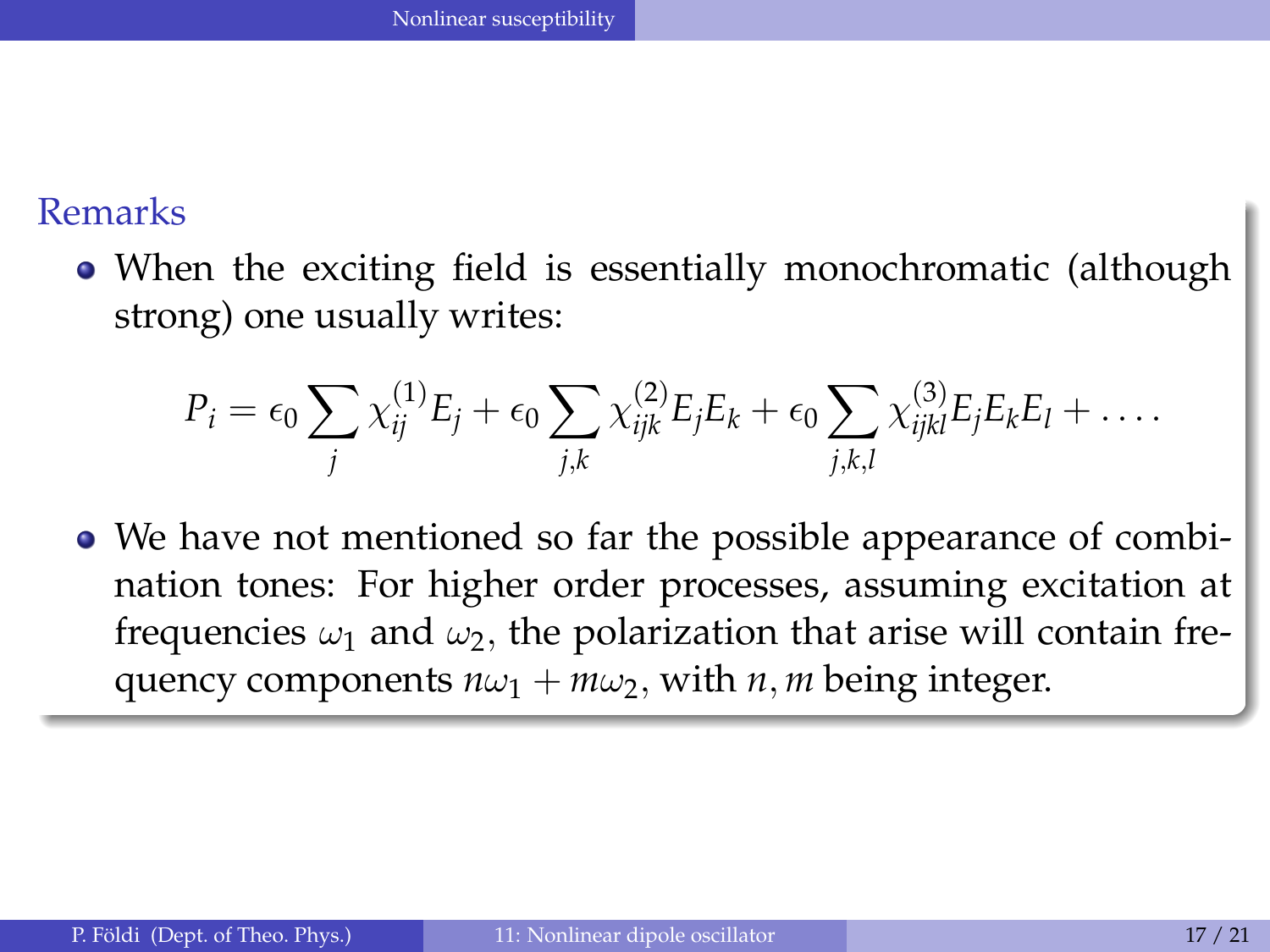# <span id="page-17-0"></span>**Outlook**

Nonlinear optical phenomena cover a wide, experimentally important area. During the current lecture we introduced a transparent, classical model that helped us to see the basic concepts in this field. Obviously, sophisticated quantum mechanical models can provide a more realistic description, but this is beyond the scope of the current course.

Special nonlinear effects that are of experimental importance (like 3 and 4 wave mixing together with the corresponding phase matching conditions) will be discussed in the next lecture.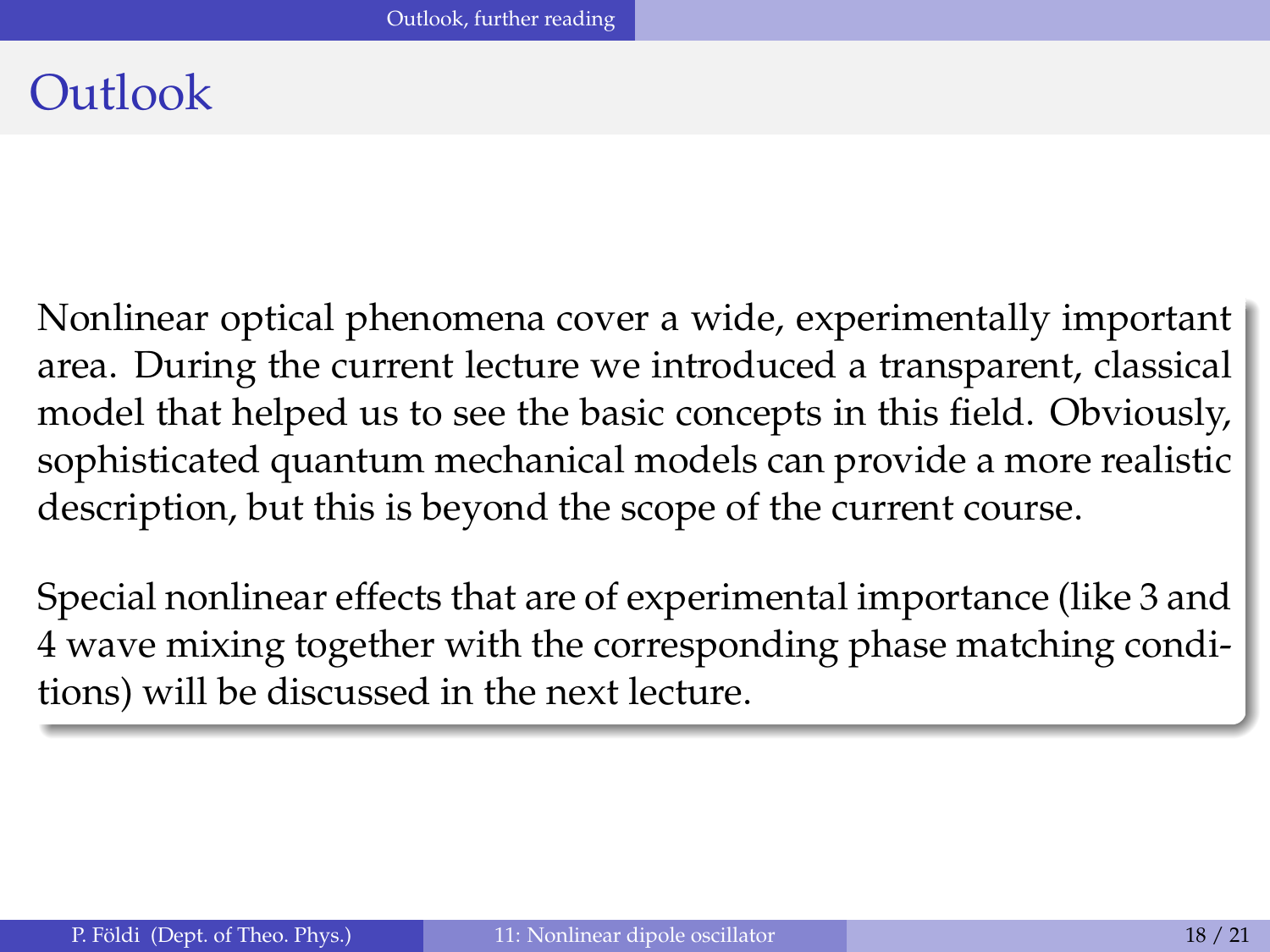# <span id="page-18-0"></span>**Ouestions**

- <sup>1</sup> Summarize the assumptions of the Lorentz model.
- <sup>2</sup> In what way have we generalized the Lorentz model in this lecture?
- <sup>3</sup> Considering strong, monochromatic excitation, and quadratic nonlinearity, what frequency components does the induced polarization have?
- <sup>4</sup> Considering strong, monochromatic excitation, and cubic nonlinearity, what frequency components does the induced polarization have?
- <sup>5</sup> Explain the physical mechanism that can couple different modes of electromagnetic radiation traversing a nonlinear crystal.
- <sup>6</sup> What is phase matching?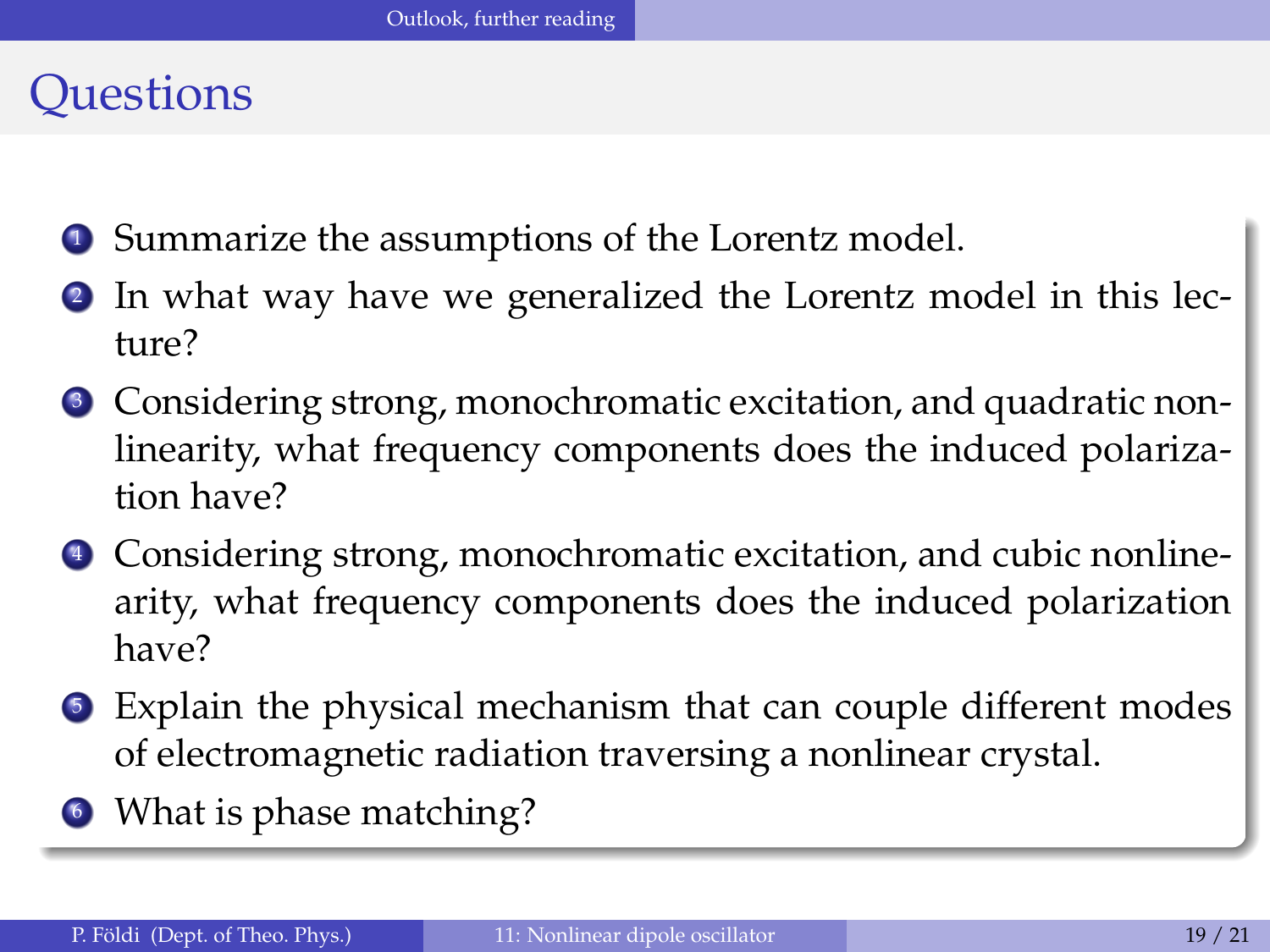# <span id="page-19-0"></span>Questions (continued)

- <sup>7</sup> Can the phase matching conditions be fulfilled (in general) for different nonlinear processes?
- <sup>8</sup> In what sense does the notion of causality appear in **P E** relations?
- Explain, why the linear relation between **P** and **E** is local in the variables **k** and ω.
- <sup>10</sup> What is the physical role of nonlinear susceptibility?